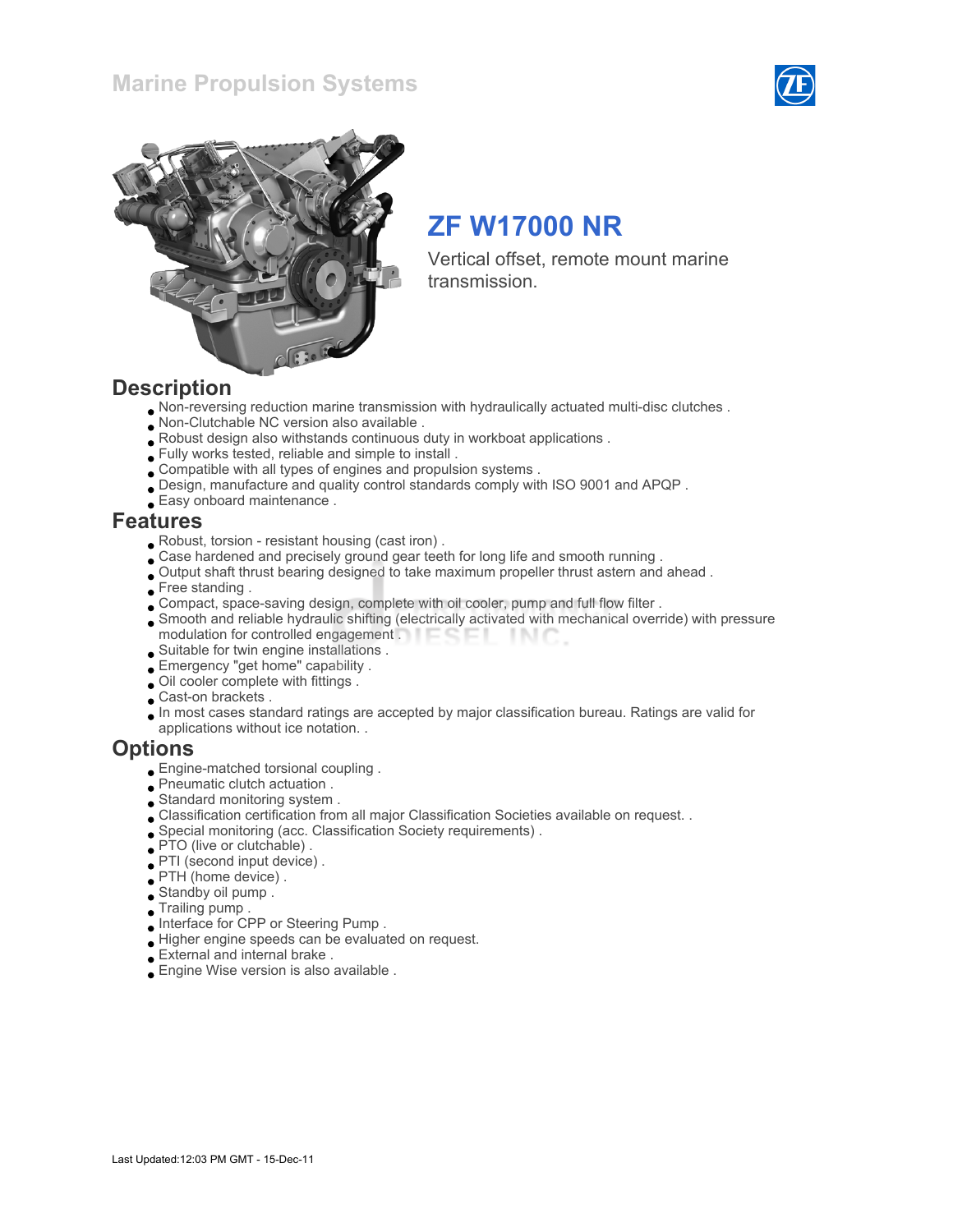## ZF W17000 NR Ratings

## Continuous Duty

| <b>RATIOS</b>                        | MAX. TORQUE POWER/RPM |      |                                                        |    | <b>INPUT POWER CAPACITY</b> |    |           |          |           | MAX. |            |
|--------------------------------------|-----------------------|------|--------------------------------------------------------|----|-----------------------------|----|-----------|----------|-----------|------|------------|
|                                      | Nm                    | ftlb | kW                                                     | hp | kW                          | hp | <b>kW</b> | hp       | <b>kW</b> | hp   | <b>RPM</b> |
|                                      |                       |      |                                                        |    |                             |    |           | 1000 rpm | 1200 rpm  |      |            |
| $\blacksquare$ 1.974*, 2.500*, 3.034 | 20342                 |      | 15003 2.1301 2.8564 1534 2057 2130 2856 2556 3428 1600 |    |                             |    |           |          |           |      |            |

\* Special Order Ratio.

Higher engine speeds can be evaluated on request.

Ratings shown for the ZF W17000, and larger gearboxes, are valid for applications without ice classification and comply with BV (Bureau Veritas) rules.

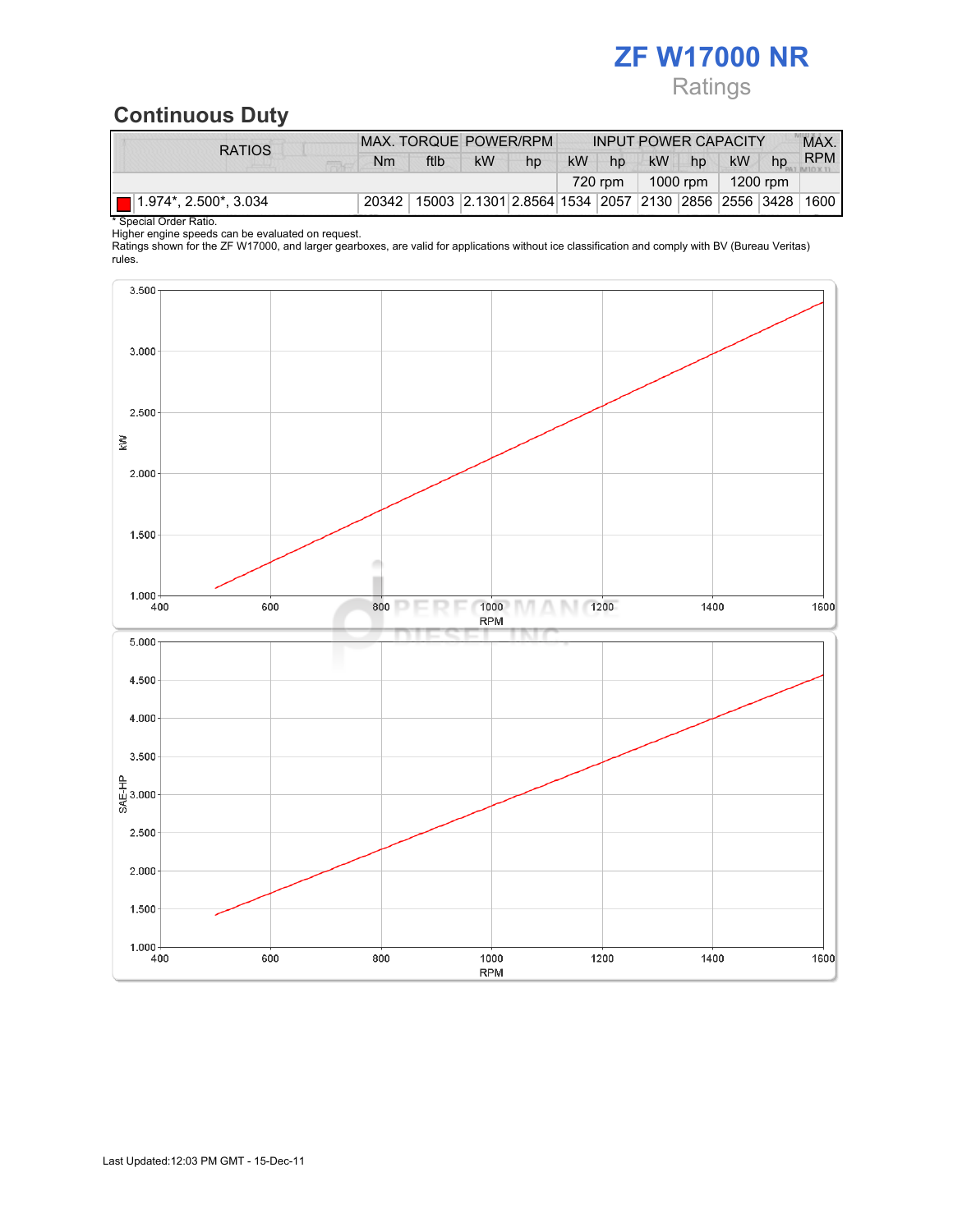





|                                              | MIU X<br>mm (inches) |            |                |                |              |                |                |            |  |  |  |
|----------------------------------------------|----------------------|------------|----------------|----------------|--------------|----------------|----------------|------------|--|--|--|
|                                              | B <sub>1</sub>       | B2         | H <sub>1</sub> | H <sub>2</sub> |              | L <sub>1</sub> | L <sub>2</sub> |            |  |  |  |
| 475(18.7)                                    | 785 (30.9)           | 785 (30.9) | 610(24.0)      | 940 (37.0)     | 1,866 (73.5) | 1,504 (59.2)   | 488 (19.2)     | 890 (35.0) |  |  |  |
| Oil Capacity Litre (US qt)<br>Weight kg (lb) |                      |            |                |                |              |                |                |            |  |  |  |
| 3,900(8,580)<br>171 (181)                    |                      |            |                |                |              |                |                |            |  |  |  |

| <b>Dutput Coupling Dimensions</b> |  |  |  |  |
|-----------------------------------|--|--|--|--|

|    |    |  |             |  |  |                                                         | <b>Bolt Holes</b> |     |              |  |  |
|----|----|--|-------------|--|--|---------------------------------------------------------|-------------------|-----|--------------|--|--|
|    |    |  |             |  |  |                                                         |                   | No. | Diameter (E) |  |  |
| mm | in |  | mm in mm in |  |  | mm                                                      |                   |     | mm           |  |  |
|    |    |  |             |  |  | 450   17.7   360   14.2   250   9.84   40.0   1.57   15 |                   |     | 29.0         |  |  |

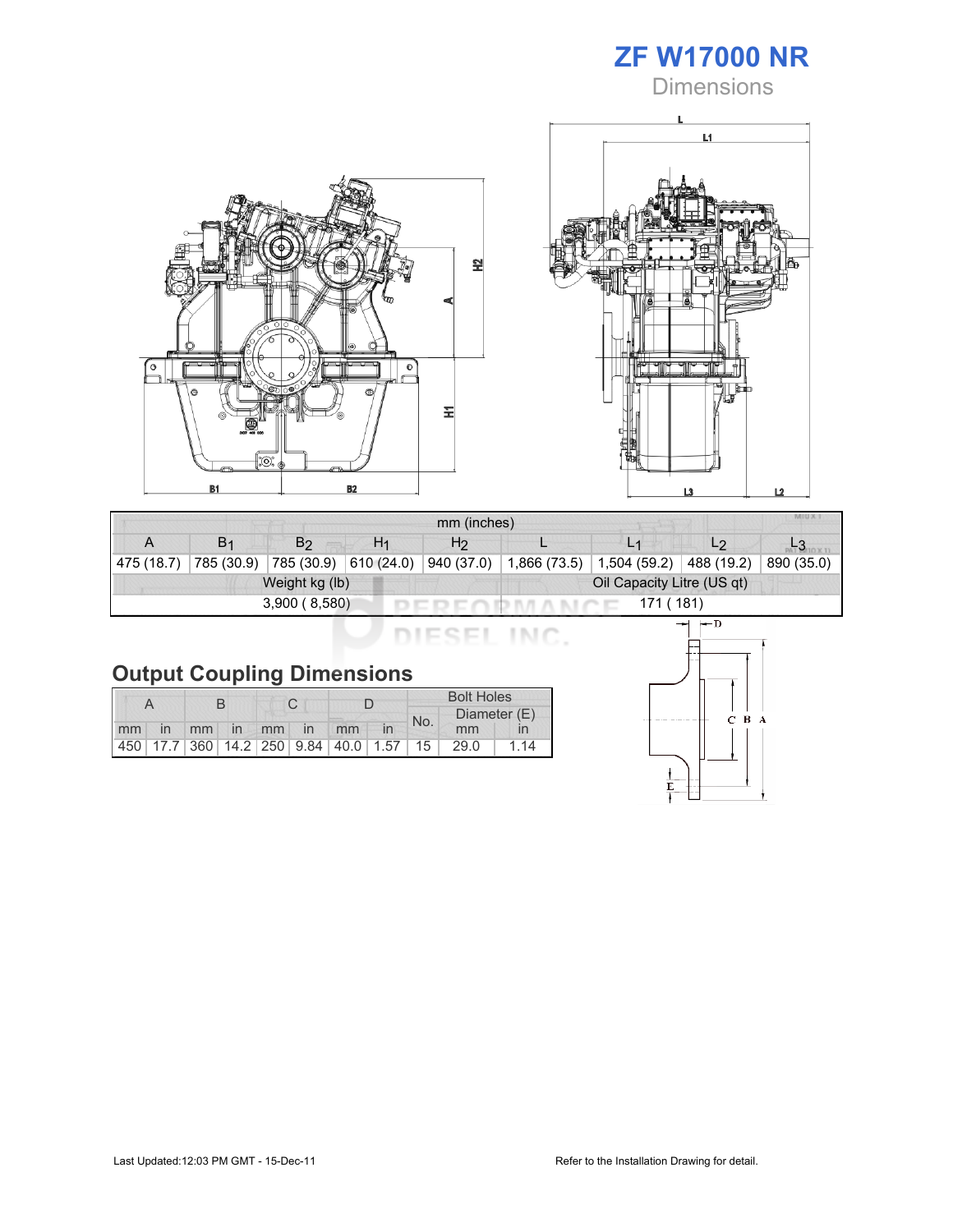

### **PTO Configurations**

#### Front PTO23 (NR\* Version)

#### Front PTO81 (NR\* Version)

Front PT083 (NR\* Version)







#### Top PTO71 (R\*+NR\* Version)



#### Top PTO72 (R\*+NR\*Version)







Top PTO73 (R\*+NR\* Version)



Brake (NR\* Version)





Front PTO73 (aux. pump) with SAE A to CC (NR\* Version)



\*R= Reversing \*NR= Non-Reversing

Front PTI24 (NR\* Version)